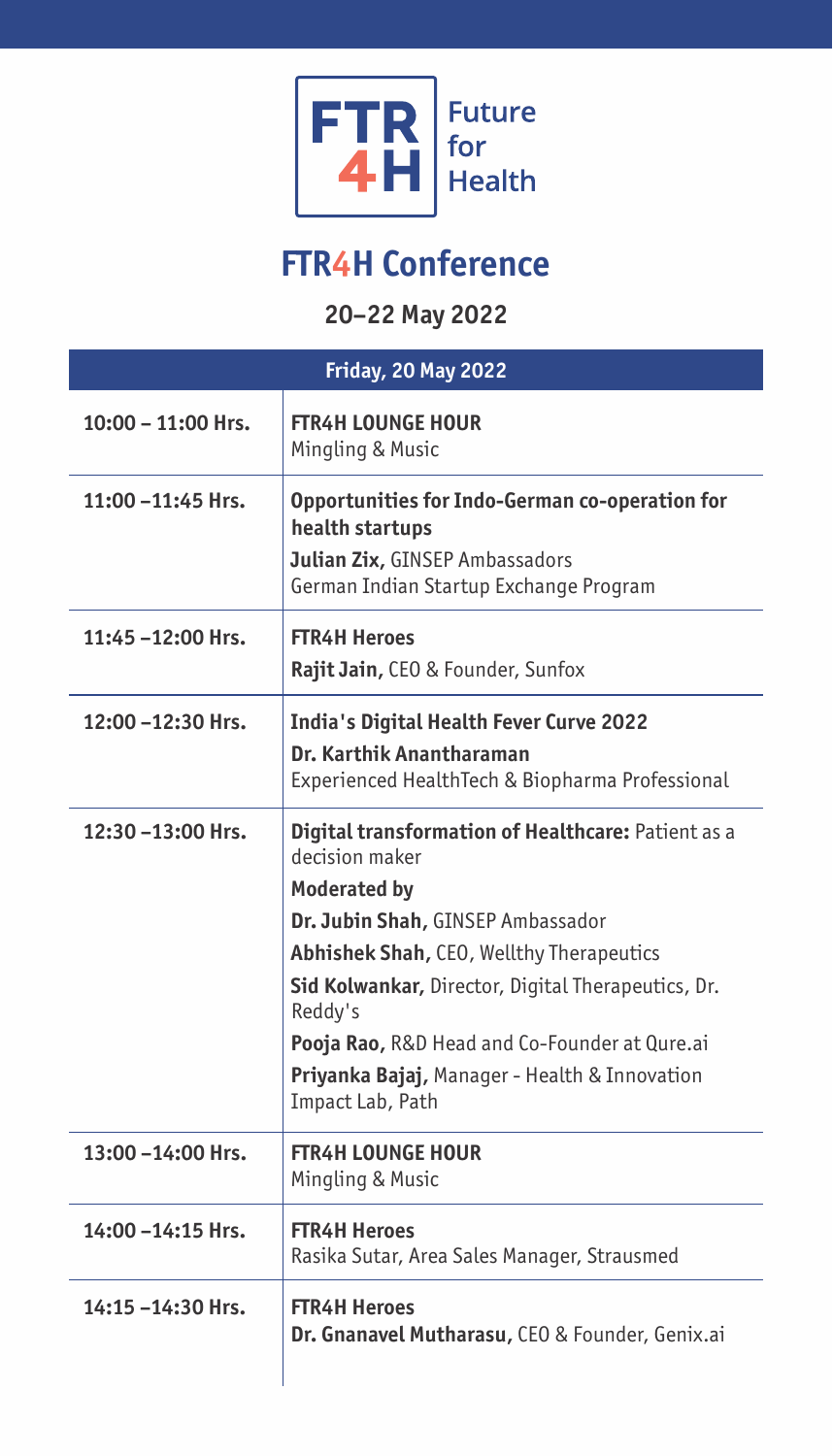| 14:30 - 14:45 Hrs. | <b>FTR4H Heroes</b><br>Sandeep Naik, Co-Founder, Doctor's Bazaar                                                                                                                                                                                                                                                                                |
|--------------------|-------------------------------------------------------------------------------------------------------------------------------------------------------------------------------------------------------------------------------------------------------------------------------------------------------------------------------------------------|
| 14:45 -15:00 Hrs.  | <b>FTR4H Heroes</b><br>Sachin Rasane, Founders, Previse Studio<br>Dr. Garima - Consultant                                                                                                                                                                                                                                                       |
| 15:00 - 15:15 Hrs. | <b>FTR4H Heroes</b><br>Dr. med. Arne Peine, CEO, Clinomic                                                                                                                                                                                                                                                                                       |
| 15:15 -15:30 Hrs.  | <b>FTR4H Heroes</b><br>Karan Rathod, Senior Sales Manager, Aura Air                                                                                                                                                                                                                                                                             |
| 15:30 - 15:45 Hrs. | <b>FTR4H Heroes</b><br>Himanshu Saraf, Senior Vice President Product,<br>MBARC                                                                                                                                                                                                                                                                  |
| 15:45 - 16:00 Hrs. | <b>FTR4H Heroes</b><br><b>Nishant Kathpal, Founder &amp; CEO, Ayati Devices</b>                                                                                                                                                                                                                                                                 |
| 16:00 - 17:00 Hrs. | <b>How to kickstart Indo-German healthcare</b><br>business<br>Franziska Kindervater, Director India, Thuringia<br>State Dev.<br>Stefan Halusa, Director General, Indo German CofC<br>Mike Batra, CEO, Dr. Wamser+Batra<br>Michael Petry, CEO, GBneuhaus<br>Frank Orschler, CEO, Königsee Implantate<br>Lisa Zink, Project Manager, WBS Traning, |
| 17:00 - 18:00 Hrs. | <b>FTR4H HEALTHY HAPPY HOUR</b><br>sponsored by GINSEP & Thuringia                                                                                                                                                                                                                                                                              |
|                    | Saturday, 21 May 2022                                                                                                                                                                                                                                                                                                                           |
| 10:00 - 11:00 Hrs. | <b>FTR4H LOUNGE HOUR</b><br>Mingling & Music                                                                                                                                                                                                                                                                                                    |
| 11:00 - 11:45 Hrs. | Opportunities in Germany for Indian health startups<br><b>Julian Zix &amp; GINSEP</b> Ambassadors<br>German Indian Startup Exchange Program                                                                                                                                                                                                     |
| 11:45-12:00 Hrs.   | <b>FTR4H Heroes</b><br>Sunny Duseja, Chief Designer & Director, Swift<br>Robotics                                                                                                                                                                                                                                                               |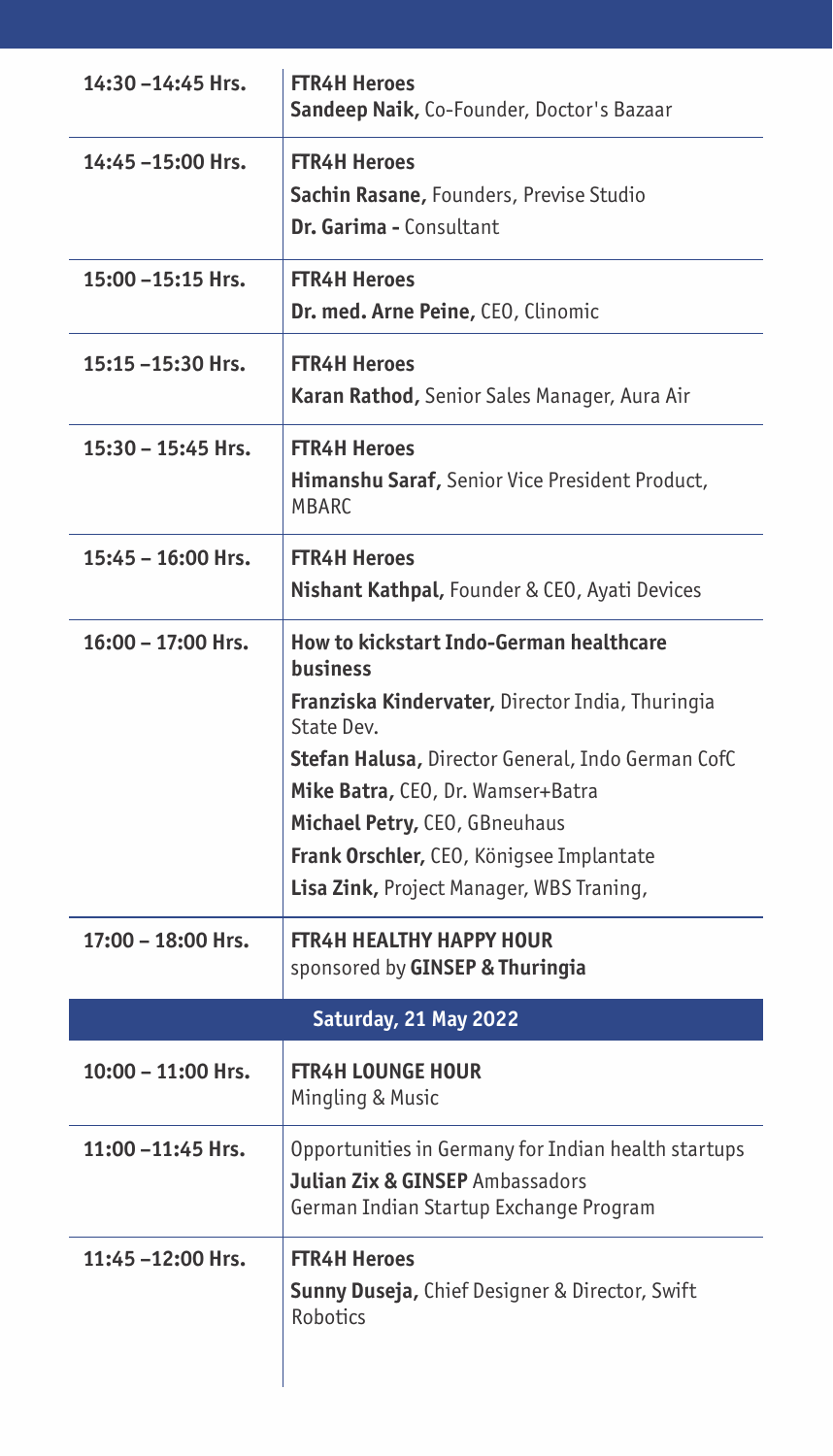| 12:00 - 12:15 Hrs.         | <b>FTR4H Heroes</b><br>Joanne Lee, CEO & Founder, MediHeroes                                                                                                                                 |  |
|----------------------------|----------------------------------------------------------------------------------------------------------------------------------------------------------------------------------------------|--|
| 12:15 -12:30 Hrs.          | <b>FTR4H Heroes</b><br>Bhavesh Lokhande, Regional SM, Thieme Eido<br>Healthcare                                                                                                              |  |
| 12:30 - 12:45 Hrs.         | <b>FTR4H Heroes</b><br>Vaishnavi Goda Alluri, GM, Racchabanda                                                                                                                                |  |
| 12:45 -13:00 Hrs.          | <b>FTR4H Heroes</b><br>Kashyap Purani, CEO & Founder, Aarogram                                                                                                                               |  |
| 13:00 - 14:00 Hrs.         | <b>FTR4H LOUNGE HOUR</b><br>Mingling & Music                                                                                                                                                 |  |
| 14:00 - 14:30 Hrs.         | <b>FTR4H Focus Market: South-Korea</b><br>Opportunities for Cross border - Korean Healthtech<br>in India<br>Spotlight: SK Telecom, Healcerion, MediHeroes                                    |  |
| 14:30-15:00 Hrs.           | Highway Unicorn - The Story of MedikaBazaar<br>Manish Rai, CMO, MedikaBazaar                                                                                                                 |  |
| 15:00 - 15:30 Hrs.         | <b>FTR4H Fireside Chat</b><br>Mark Wächter talks with Vivek Tiwari, CEO,<br>MedikaBazaar                                                                                                     |  |
| 15:30-17:00 Hrs.           | 3rd FTR4H Start-up Award<br><b>Welcome Speech of Partners</b><br>Annette Klerks, City of Düsseldorf<br><b>Ambika Banotra, NRW.Global Business</b><br>Pitch of 13 FTR4H Digital Health Heroes |  |
| 17:00 –18:00 Hrs.          | <b>FTR4H HEALTHY HAPPY HOUR</b><br>Sponsored by City of Duesseldorf & NRW.Global<br><b>Business</b>                                                                                          |  |
| <b>Sunday, 22 May 2022</b> |                                                                                                                                                                                              |  |
| 10:00 - 11:00 Hrs.         | <b>FTR4H LOUNGE HOUR</b><br>Mingling & Music                                                                                                                                                 |  |
| 11:00 -11:15 Hrs.          | <b>FTR4H Heroes</b><br>Ramesh Jhajharia, CEO Brightex, Garmin Medvise                                                                                                                        |  |
| 11:15 -11:30 Hrs.          | FTR4H Expert Talk with<br>Sudhanshu Mittal, Head & Director Technical                                                                                                                        |  |